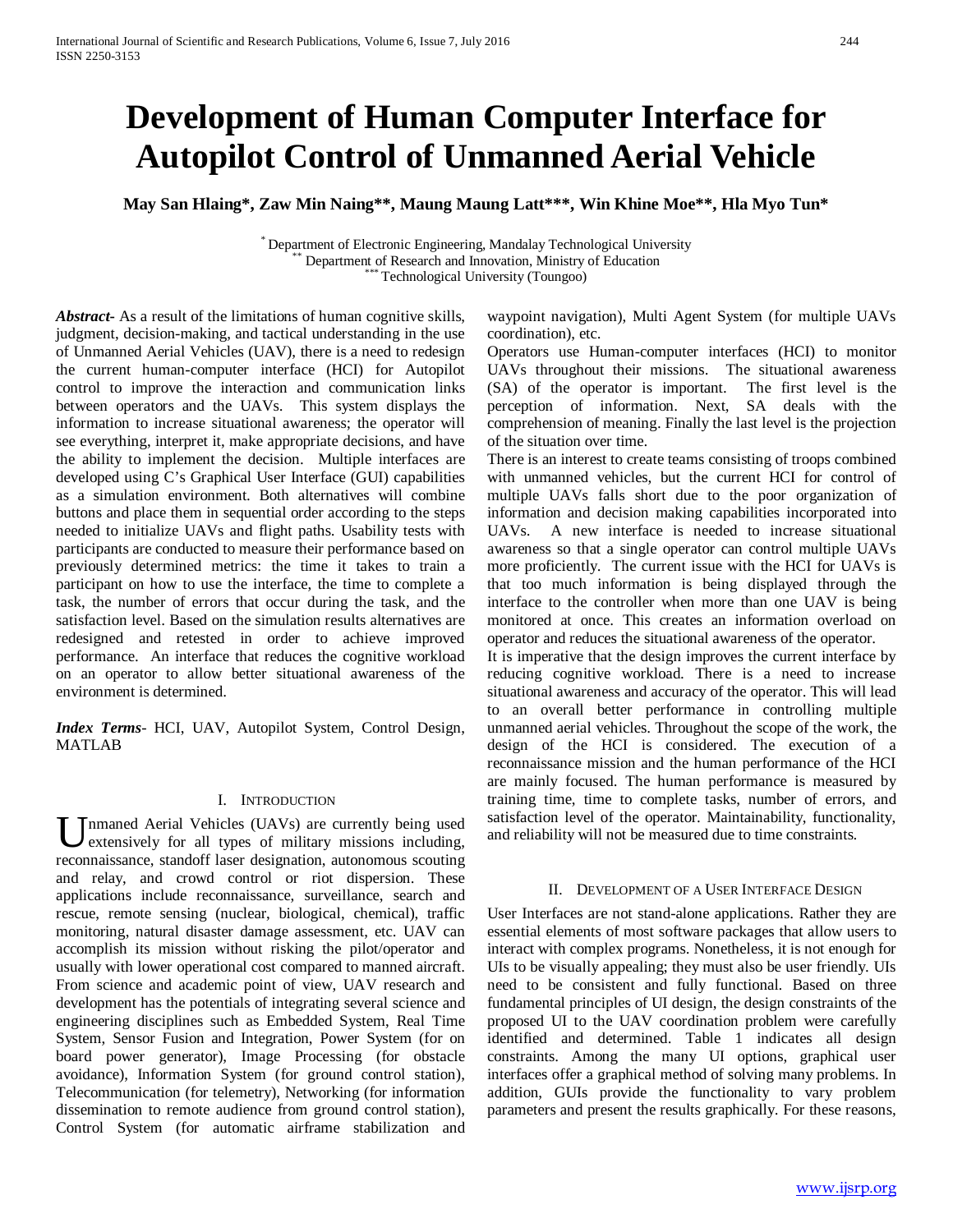GUIs have become popular and are utilized by the majority of computer users. Table .1. UI Design Criteria

#### Users must be able to

- identify relationship between ETA and each vehicle's cost
- manipulate ETA
- choose any ETA or path available

- make a visual confirmation of any decision made before a final decision

#### III. DEVELOPING GUIS USING C LANGUAGE AND MATLAB

The main objective behind developing the proposed GUI is to obtain easy, yet intuitive control of a group of mobile robots that may have different properties. In addition, these robots are restricted by timing constraints such as simultaneous and sequential arrivals. The GUI is to be designed to assist users to determine final paths and velocities of each mobile robot in variable scenarios by providing calculated cost data for the vehicles in a graphical display.

Previous cooperative timing problems (i.e., the multi-agent rendezvous problem [11]) were developed and solved using MATLAB and it was necessary to maintain interoperability with this software. MATLAB allows users to develop user friendly GUIs that are implemented using the UI controls [49, 50, 51, 52]. Because of these advantages, MATLAB was chosen as a GUI design tool for this research. The MATLAB software package provides easy-to-use editing, debugging, and powerful graphic functions. In addition, MATLAB provides its own basic UI, including a GUI building interface called GUIDE, which allows users to select and place custom UI features (i.e., graph, buttons, and text) into the main GUI frame and connect them to the GUI control programs, known as script files or m-files. All MATLAB graphics are object oriented and each of these objects has its own identifier or handle. By placing and modifying these handles on a GUI, the proposed GUI was created and revised.

#### IV. PROPOSED GRAPHICAL USER INTERFACE

The results provide insights into the types of interfaces most useful for multi-vehicle control by a single user. Designing the proposed graphical user interface (GUI) is based on the results acquired. The results suggest that using the cost control and the coordination variable and function control interface can reduce the amount of workload. The spatial control interface has known disadvantages such as the highest workload and the worst quality of decision though it has an advantage in the response time with the constrained path cases. In addition, the coordination variable/function control interface has the same feature set used in the temporal control interface. Hence, the temporal control and spatial control interfaces are excluded in the proposed GUI.

The proposed GUI consists of four distinct interfaces: coordination variable/function interface, spatial map display, cost interface, and variable option selectors. Each interface presents different information that helps users to determine a final timing decision. In addition to these four zones, a cluster of executable buttons below the cost interface allows a user to operate the GUI.

#### **V.** SIMULATIONS

To demonstrate a cooperative timing problem in an urban environment, several different simulation scenarios are investigated and a few are chosen for testing. Among these chosen scenarios, some assumptions are made. The list below describes all assumptions made for chosen simulation scenarios.

- All vehicles must avoid obstacles while maneuvering.
- There is one hazardous area (e.g., sniping zone, toxic waste spilled) in each scenario.
- If a vehicle enters a hazardous area, the vehicle must change its current velocity to the maximum velocity for the rest of its path.
- All vehicle positions and velocities are locally controlled.
- Collisions among vehicles are ignored.
- Vehicle paths must be contained within the map

#### VI. INTERFACING FOR THE PARALLEL PORT **COMMUNICATION**

The parallel port is used to communicate, control and collect data with operation mode linking with remote terminal unit. It uses library files ".dll" to control Visual C for input/output from actual process. Windows have other options for driving devices, including DLLs. A visual C program can call a DLL directly to access a DLL. A DLL (dynamic linked library) is a set of procedures that windows applications can call. When an application runs, it links to the DLLs declared in its program code, and the corresponding DLLs load into memory. Multiple applications can access the same DLL. The application calls DLL procedures much like any other subroutine or function.

Many programming languages enable to write and compile DLLs. Creating a DLL can be as simple as writing the code and choosing to compile it as a DLL rather than as an executable (.exe) file. Visual C programs can call any DLL, whether it was originally written in Basic or another language. The parallel port in the original IBM PC, and any port that emulates the original port's design, is sometimes called the SPP, for standard parallel port, even though the original port had no written standard beyond the schematic diagrams and documentation for the IBM PC. Other names used are AT-type or ISA-compatible. The port in the original PC was based on an existing centronics printers have continued.

SPPs can transfer eight bits at once to a peripheral, using a protocol similar to that used by the original centronics interface. The SPP doesn't have a byte-wide input port, but for PC-toprinter transfers, SPPs can use a Nibble mode that transfers each byte 4 bits at a time. Nibble mode is slow, but has become popular as a way to use the parallel port for input. There are many ways to access a parallel port in software, but all ultimately read or write to the port's registers. To distinguish between I/O ports and system memory, the microprocessor uses different instructions and control signals for each. On the original PC, port address could range from 0FFh to 3FFh. Many newer parallel port decode an eleventh address line to extend the range to 7FFh. Many programs that access the parallel port use this table to get a port's address. This way uses only have to select LPT1, LPT2, or LPT3, and the program can find the address. Use the control bits as inputs on the PC only on SPPs or ports that emulate the SPP. If it uses the control lines as inputs, drive them with open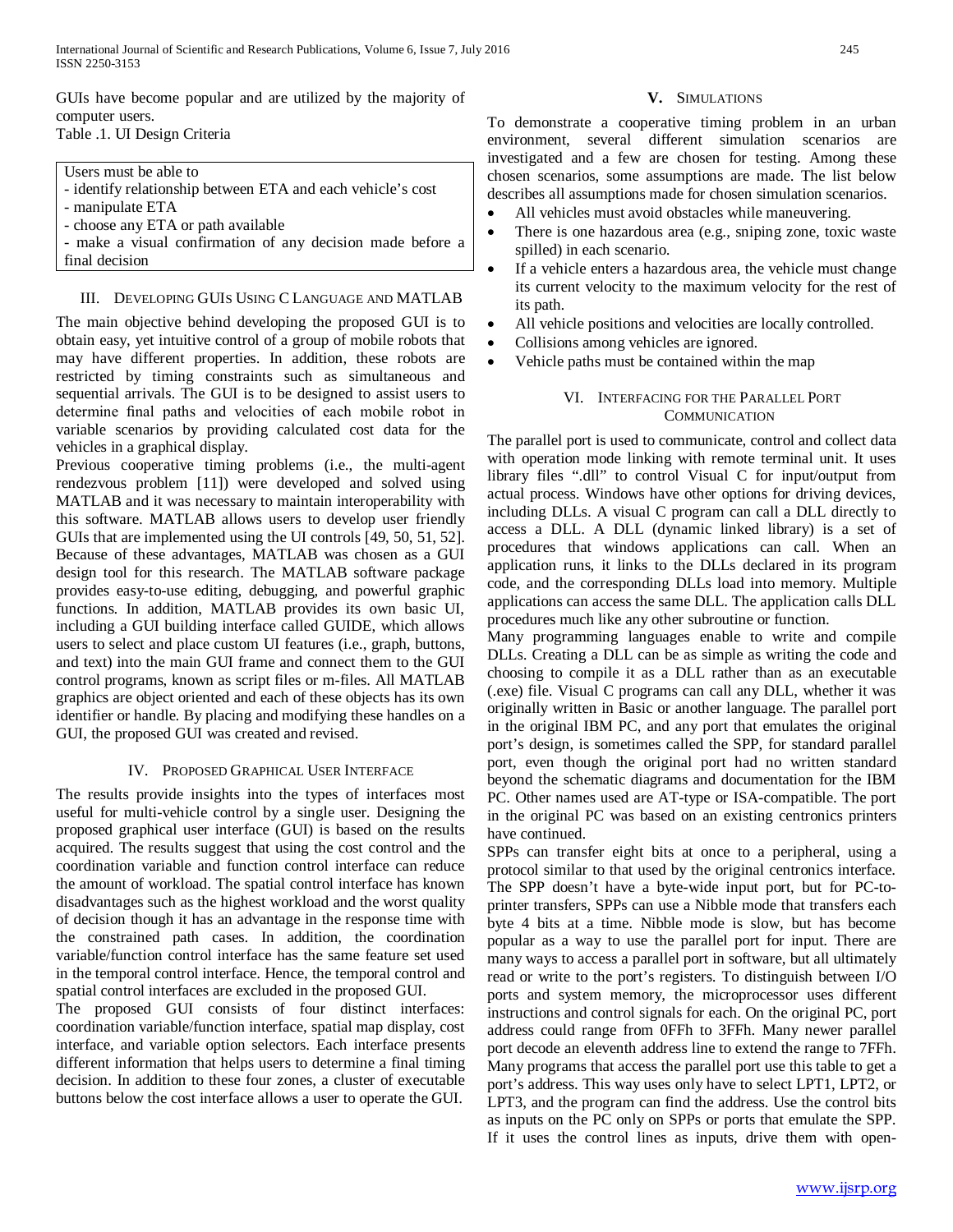collector outputs. This will protect the port's circuits if a law control-port output should connect to a high output.

Visual C has been the most popular choice for basic programmers developing window programs. It can add Inp and Out to the language in a dynamic linked library (DLL). A DLL contains code that any windows program can access, including the program written in Visual C. This DCS based software includes DLLs for port access: inpout32.dll, for use with 32-bits Visual C program.

using System;

using System.Collections.Generic;

```
using System.Linq;
```
using System.Text;

using System.Runtime.InteropServices;

```
public class PortAccess
```
{

 [DllImport("inpout32.dll", EntryPoint="Inp32")] Public static extern int Inp32(int PortAddress); [DllImport("inpout32.dll", EntryPoint="Out32")] public static extern int Out32(int PortAddress, int Value);

public static int Outs;

```
 public static int outselect;
public static int outStart;
public static bool inUAV1;
public static bool inUAV2;
public static bool inUAV3;
public static bool inError;
```
## }

The program declares the Inp32 and Out32 contained in input32.dll and declares variables using software for HCI for control of UAV. A program that writes directly to parallel port has no way of knowing whether another application is already using the port. But sometimes a port is intended to use with a single application. If other applications have no reason to access the port, direct I/O with Inp and Out should cause no problems.

When receiving data from Operation mode two timers are used to different the condition of sensors and motors using HCI for control of UAV. With Inp and Out declared in program, it can use them much like Inp and Out in QuickBasic. On the user's system, the file Inpout32.dll should be copied to one of these locations: the default windows directory (usually/Windows), the default system directory (usually/Windows/System), or the application's working directory. These are the locations that windows automatically search when it loads a DLL. If for some reason the DLL is in a different directory, it will need to add its path to the filename in the declare statements.

## VII. SYSTEM IMPLEMENTATION

The operation of the process can be run and stopped from main page by the manager level. The page serves to collect data from the operation mode and display in real-time running and save the collected data. The graph line is drawn in approximately one second step until the STOP command is accepted. When the main page program is shutdown the data acquisition and processing is shutdown all process except receiving command from the main page. So, the application software can be viewed

in pages, the main page of PC and other pages linking each other as software of HCI system.

The function of this module is to send the control command for operation mode and collect data to this module. The complete block diagram is shown in Fig.1. This page can be divided into the following function-

- Operation mode (real-time simulating as hardware),
- Hardware mode (displaying components like real devices),
- Data mode (List of facts of HCI based system), and Control mode (including Start, Stop and Exit for security).



Fig.1. Block Diagram of Linking Window System

## VIII. DESIGN PROGRAM FOR MAIN WINDOW

The main page uses the Visual C portion of window application from Visual Studio 2008 IDE. It can be designed a window form by using the software application data and used data by depending on the process from the properties of items. The control devices are designed on the form by using the toolbox. And the codes of programming for each of the component are written on the code viewer by using Visual C.

Timer tools are used for timing of data interfacing and input/output for process data. A timer is used to raise an event at user-defined intervals. Gets or sets the time, in millisecond, between timer ticks. Window forms timer component has an interval property that specifies the number of milliseconds that pass between one timer event and the next. Unless the component is disabled, a component is designed for a windows forms environment. The read or write signal of timer continues to receive the Tick event at roughly equal interval of time. This input/output system activates every time. It uses timer tool (timerIn\_Tick) to watch the port system. The signal from timer state is flowed to selected pin of PC.

The error signal from the process activates every time. So it uses timer tool (timer\_Error\_Tick) to watch this condition. If error signal from input/output system is true, it plays the audio file in my computer and the back color button is red. If it is false, the back color of error button is blue. This system is always turn on. It is shown in Fig.2.

The simulation button (cmdSimulation) for linking the real-time simulation process is used to open the simulation dialog box (SimulationForm). It can be written:

SimulationForm SF=new SimulationForm();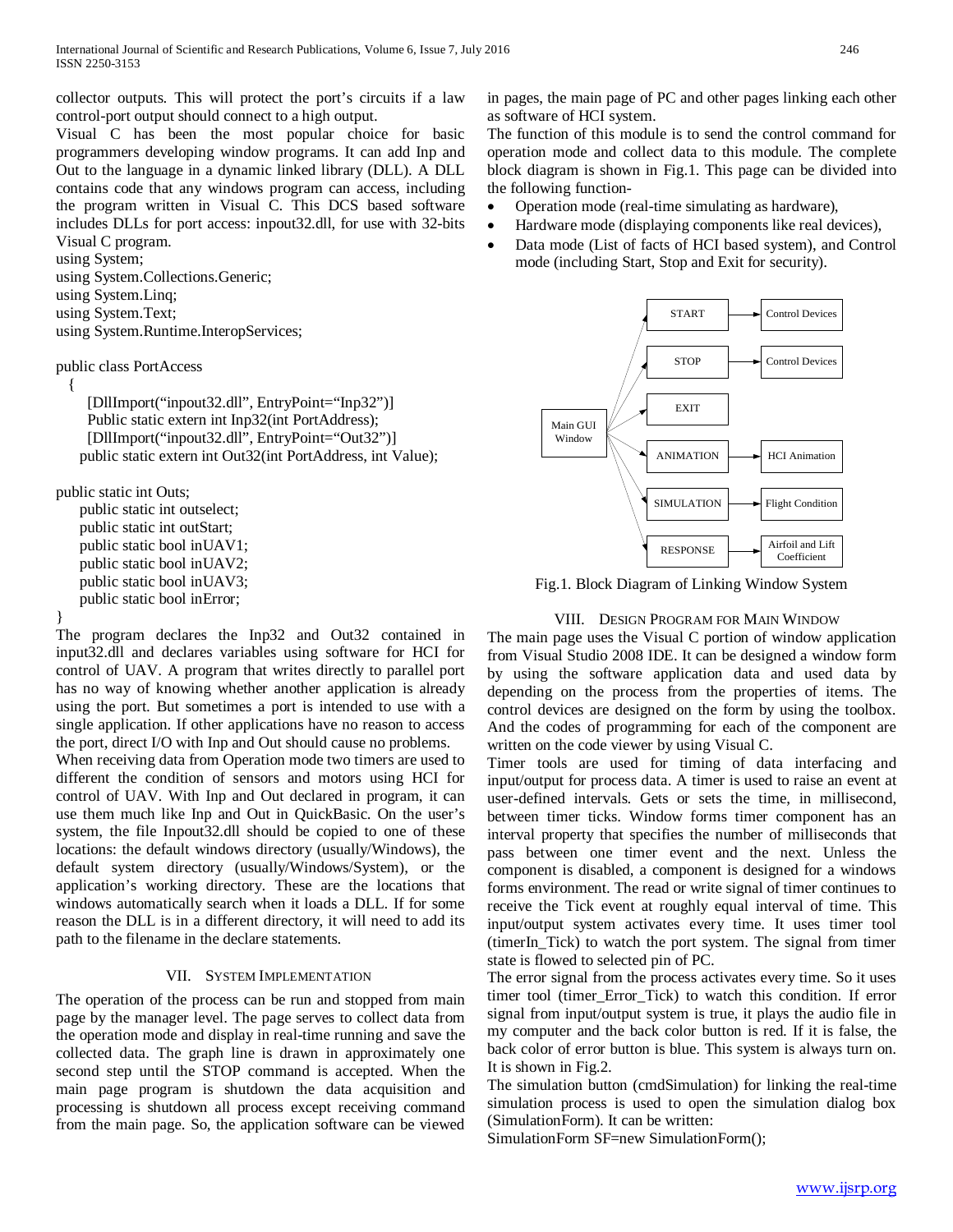And the animation simulation (cmdHardware) is utilized to open the hardware dialog box (HardwareForm). It can be written:

HardwareForm HF=new HardwareForm();

HF.ShowDialog();

The data box (cmdData) for user guide for present system is used to open the data box (DataForm). It can be written:

DataForm DF= new DataForm();

DF.ShowDialog();

The exit button (cmdExit) for closing the system is used. It includes the message box depended the user decision.

if (MessageBox.Show("DO YOU WANT TO EXIT?", "HCI System",

MessageBoxButtons.YesNo,MessageBoxIcon.Exclamation) == System.

Windows.Forms.dialogResult.Yes)

{

Application.Exit();





Fig.2. Flow chart of Error System

#### IX. DESIGN OF ANIMATION WINDOW

According to the HCI for control of UAV system, there are two main portions to animate the UAV control system. They are HCI portion and controlled units (Multi-UAV) system. The connection between these two portions is wireless access point.



Fig.3. Flowchart of Animation Window

#### X. DESIGN OF FLIGHT CONDITION

The flight condition can be created based on the on-off condition of conventional switch operation. The program is debugged on the C platform and the imagelist\_UAV1 to 3 are alternately on and off condition based on the timer commands from the main window of GUI.

#### XI. DESIGN OF RESPONSE WINDOW

The airfoil response and lift coefficient due to the actual flight path condition are evaluated by using airfoil equation and others.



Fig.4. Flowchart of Response Window

#### XII. SIMULATION RESULTS FOR HCI

In this system, HCI system based monitoring programs are written by Visual Studio C programming. In this chapter, the display result of HCI for control of UAV systems is described. The result contains the main window that links other window application and simulation page for the real-time operation. This display system only intends to monitor and control for this UAV control system. For the overall system, the hardware devices for control unit are connected to the computer including window application software using the connectors of parallel port.

In this system, parallel port pin are used to control the input and output signal of the hardware devices. And it also links to the window application with the C programming. It includes main page which links other pages, operation page which links the device operations, response page which expresses the condition of airfoil and lift coefficient, animation page that links the monitoring of human with computer and user guide page which expresses as the user guide.

#### XIII. SIMULATION RESULT OF MAIN PAGE

In this page, it includes seven buttons – start, stop, simulation, user guide, animation, response and exit. And it used two label name including title and designer name, and alarm color system using the condition of error signal. This page is essential for the overall system. It includes the interfacing system for the I/O signal from parallel port and links with other pages and sends to the other pages the condition of I/O signal.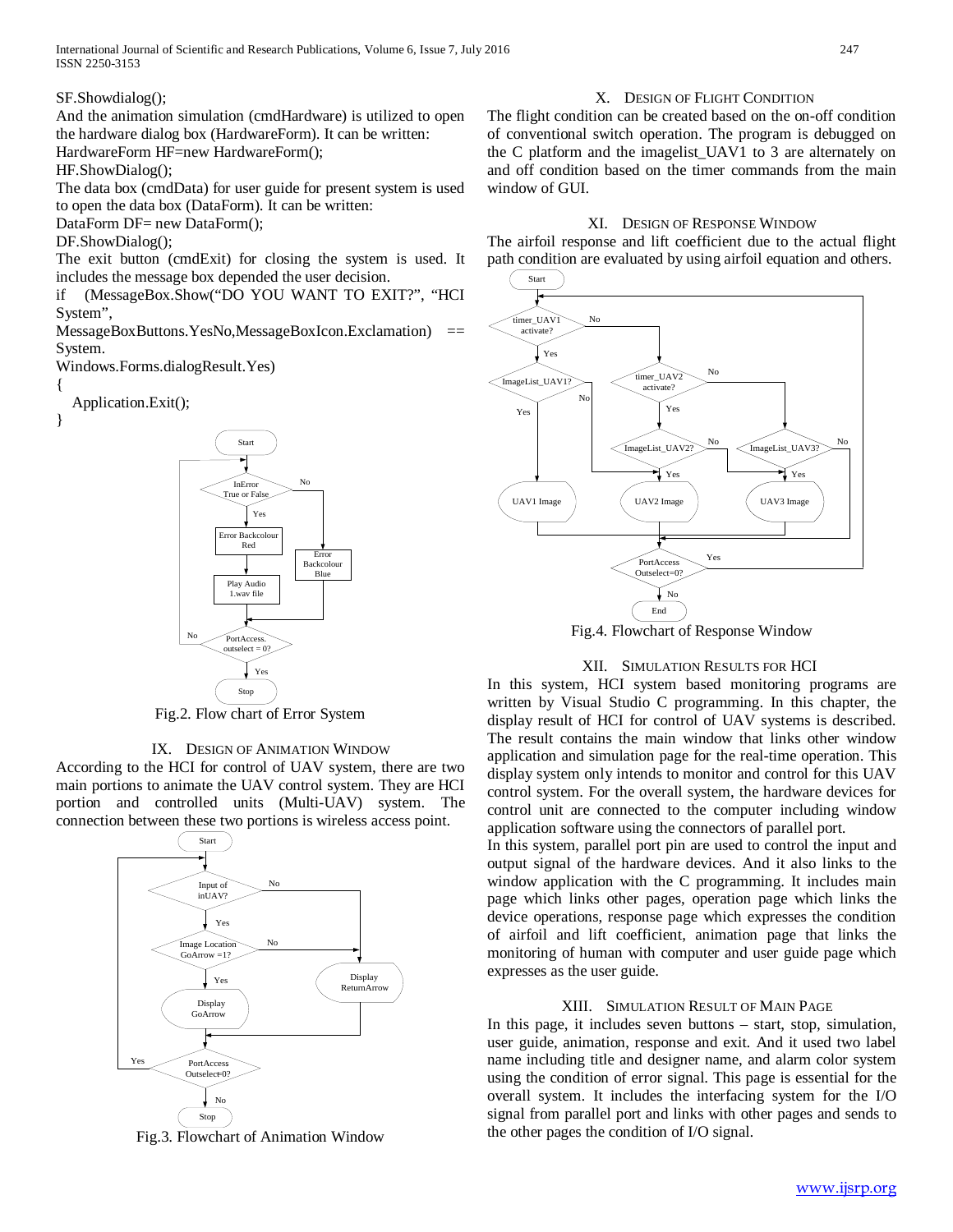The start and stop buttons are used to run and stop the overall system which is real-time monitoring process. The simulation button is used to display the simulation result of the process. The user guide button is used to express the user guide for the system. The animation button is utilized to show the monitoring of hardware devices by linking with it. The exit button is used to end the process and to exit the monitoring system by linking with the yes or no message box. It is shown in Fig.5.



Fig.5. GUI Main Window for HCI

XIV. SIMULATION RESULT OF THE ANIMATION WINDOW This page is a main process to show for all operation. On the form, it is designed with the sample components for the real devices of UAV control system by using the sample figures of actual devices. It uses I/O signal from main page for operation of device by using each signal. It is shown in Fig.6. The back button is used to go back the main page like to close the operation page.



Fig.6. Animation Window of HCI for Control of Multi UAV System

XV. SIMULATION RESULT OF THE USER GUIDE WINDOW This window shows the user guide for the overall system how to use and what contain it. It is to link with the main page. It is shown in Fig.7. If the user wants to go back the main page, the data window will be closed.



### XVI. SIMULATION OF THE FLIGHT CONDITION

This window shows the hardware images like the components of HCI for control of UAV system. If the user pushes the start button, the overall system will run and the UAV will show on the form. It links with main page. The back button is used to go back the main page that shown in Fig.8.



Fig.8. Flight Condition Window for UAV System

The UAV1 image is first displayed according to the timer\_UAV1 activation and then the others are activated based on the situation of each timer. The result only shows the flight condition of UAV with GUI application.